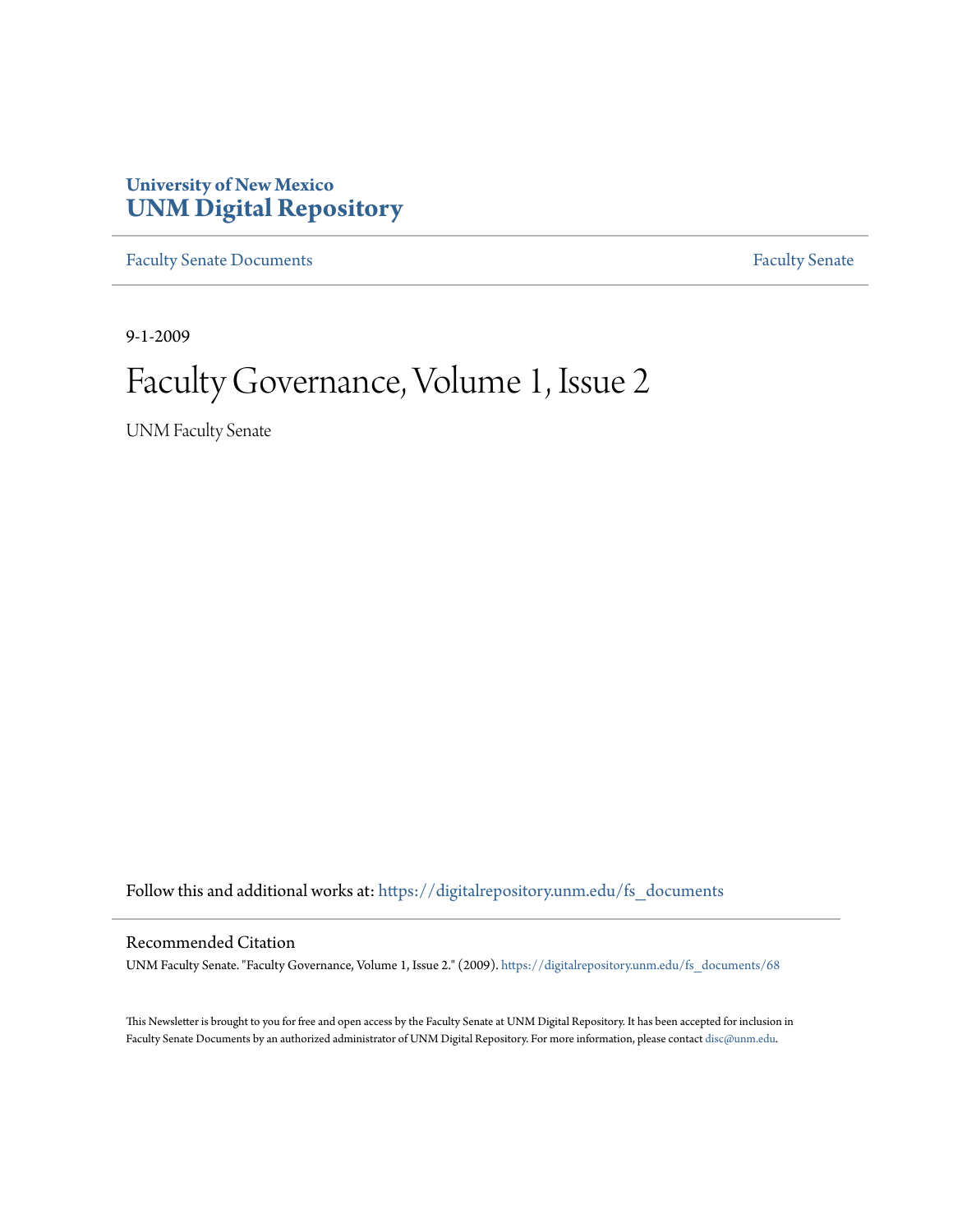

# Faculty Governance

#### THE UNIVERSITY of **NEW MEXICO**

#### **V O L U M E 1 I S S U E 2 S E P T E M B E R 2 0 0 9**

#### **INSIDE THIS I S S U E :**

| Retirement               | 2 |
|--------------------------|---|
| <b>Updates</b>           |   |
|                          |   |
| Strengthening            | 2 |
| <b>Faculty Voice</b>     |   |
|                          |   |
| <b>South Campus</b>      | 3 |
| <b>Dorms</b>             |   |
|                          |   |
| <b>Athletics and the</b> | 3 |
| <b>Core Mission</b>      |   |
|                          |   |
| <b>Faculty Workload</b>  | 3 |
|                          |   |
| <b>Campus Planning</b>   | 4 |
| and Community            |   |
| Engagement               |   |
|                          |   |
| <b>Administration</b>    | 4 |
| <b>Response to the</b>   |   |
| <b>HLC</b> Report        |   |
| <b>Audit Status</b>      | 5 |
|                          |   |
| <b>Faculty Senate</b>    | 6 |
| <b>Meeting Agenda</b>    |   |
|                          |   |

# The University Mace

Doug Fields

Recently, I was privileged to be asked to carry the UNM mace onto and off of the stage at the Freshman Convocation. This is a ceremonial event held at most colleges and universities in America today. Typically, this symbolic and traditional event marks the beginning of the academic year, and most important, welcomes incoming students to the institution, to its culture and environment, to its history and traditions, and to its leaders, its faculty, and staff. Curious about the history of the mace, I found the [following:](http://graduation.unm.edu/history.html)

"The procession is led by the Secretary of the University and the Faculty Senate President who carries the University Mace. The mace, originally a medieval weapon and later carried by sergeants at arms guarding kings and high church officials, gradually assumed a purely ceremonial character symbolizing authority. When used in academic processions, the mace usually precedes the entire procession.

The University of New Mexico Mace was designed and crafted for presentation at the Centennial Convocation in 1989 by Ralph Lewis, professor emeritus of art. The cherry wood staff is crowned by a silver stylized yucca blossom connected by bronze casting to a silver replica of the University seal. Views of six campus sites are etched in a silver band at the top of the wooden shaft. The foot of the mace is silver with a turquoise accent." I was struck by the fact that the President of the Faculty Senate was designated to carry the symbol of authority.

Without letting that go to my head, it surely reinforced the idea that the faculty of the university should be at the heart of decision-making and policies. As I find myself often doing, I did a quick Google search on the phrase "Faculty Authority". One of the first hits was to my Alma Mater, Indiana University. From their Faculty Constitution:

"The faculty has legislative authority to establish policy and determine procedures for its implementation governing the teaching, research, and service aspects of the University's academic mission. Areas within the



# Future meetings

#### **Faculty Senate Meeting**

Tues, Sept. 22, 2009, 3:00 pm Lobo Room, Rm 3037 (See page 6 for agenda)



faculty's legislative authority include:

1. Academic mission.

2. Structure and standards for faculty governance. 3. Standards and procedures for creation, reorganization, merger, and elimination of academic programs and units.

4. Standards and procedures for determining the authority of academic units and the relationship between them.

- 5. Curriculum.
- 6. Class scheduling and academic calendar.
- 7. Admission and retention of students.
- 8. Student academic performance.

9. Standards and procedures for student conduct and discipline.

- 10. Athletics.
- 11. Creation and definition of academic ranks.

12. Standards and procedures for faculty appointments, promotion and tenure, compensation, conduct and discipline, and grievances.

13. Standards and procedures for appointment and review of academic officers.

14. Conferring degrees.

Other authorities delegated to the faculty by the Trustees.." It goes on to comment that:

"The Constitution recognizes that the faculty's authority is subject to the powers of the Trustees and to state and federal law, but the Trustees defer to faculty authority in accordance with principles of academic freedom and faculty governance, generally recognized in the higher education community, to which the Trustees have subscribed. "

Our [Faculty Constitution](http://www.unm.edu/~handbook/A51.html) is similar in scope, and I hope that *our* trustees, the Regents, hold a similar view of Faculty Governance.



**General Faculty Meeting**

Wed., Nov. 4, 2009, 3:00 p.m. Woodward Hall

#### **Board of Regent's Meeting**

Tues, Sept. 29, 2009, 9:00 a.m. SUB Ballroom C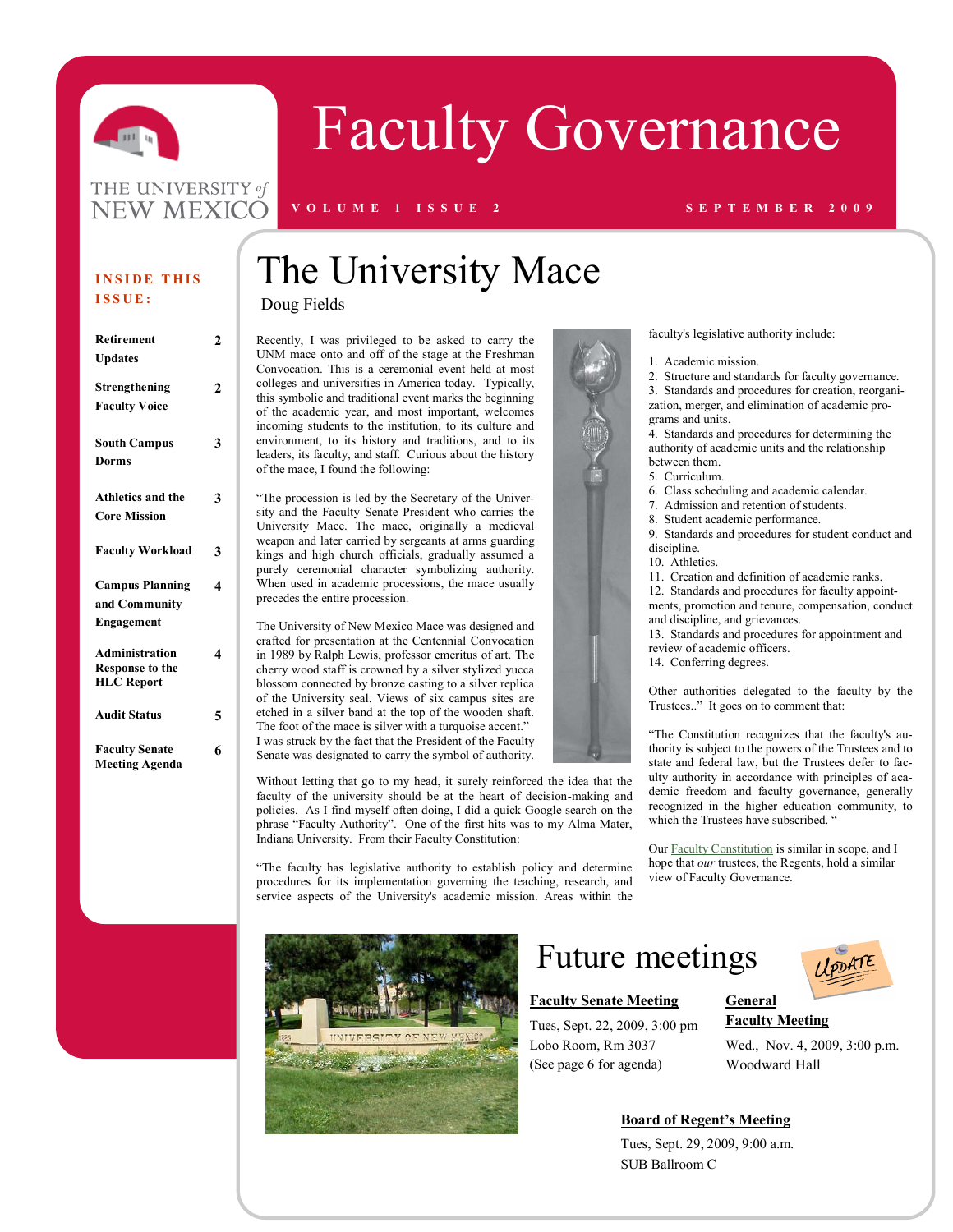

# Retirement Updates

Richard Wood

### *Possible retirement incentives at UNM*

As the Faculty Governance newsletter goes to press, the UNM administration is still evaluating whether a retirement incentive program for faculty is feasible and desirable. Our understanding is that an announcement will be forthcoming this Fall, either with details of such a program or making clear that no retirement incentives are foreseen. Watch for further details.

*[Sign up to receive e-news from](http://www.nmerb.org/enews.htm)  [the NMERB](http://www.nmerb.org/enews.htm)*

*Transfer to ERB retirement system from alternative retirement plans (TIAA-CREF and VALIC)*

IPDATE

As announced previously by UNM Human Resources, faculty members currently in one of the alternative retirement programs (TIAA-CREF or Valic) have a one-time opportunity to convert over to the ERB system. There has been some confusion among faculty regarding this opportunity, centered around whether any years of service prior to this year would "count", if a person chooses to convert to ERB. The correct information is as follows:

1. pre-2009 does NOT count toward "high 5 year salary" in the calculation of ERB benefits.

2. pre-2009 DOES count toward "rule of 75" for determining retirement eligibility, i.e. when you can begin drawing benefits.

3. pre-2009 does NOT count toward "years of service" in the calculation of ERB benefits.

We urge all faculty members to investigate their retirement situation, and to be sure they fully understand the advantages and disadvantages of converting to the ERB system or remaining in an alternative retirement system. Here are some resources for more information:

Clarification on Senate Bill 572 - [http://](http://hr.unm.edu/articles.php?ID=243) [hr.unm.edu/articles.php?ID=243](http://hr.unm.edu/articles.php?ID=243)

Alternative Retirement Plan (New ERB Information Sheet) - [http://hr.unm.edu/](http://hr.unm.edu/articles.php?ID=205) [articles.php?ID=205](http://hr.unm.edu/articles.php?ID=205)

ERB Office: 505-888-1560 UNM HR Retirement Services: 505-277-MyHR (6947)

# Strengthening Faculty Voice

Richard Wood

### *Building UNM's Academic Mission*

The primary vehicle through which faculty can have voice in strengthening UNM's academic mission in all aspects of decision-making is the faculty structure, especially the Committees of the Faculty Senate. And you do NOT have to be a member of the Senate in order to serve on its Committees -- indeed, service on committees by non-senators is a crucial part of our service to the University as faculty members.

We encourage all faculty members to volunteer in their area of interest. We have space on the following Committees:

- Admission and Registration
- Budget
- Computer Use
- Curricula
- Faculty and Staff Benefits
- Governmental Relations
- Graduate
- Library
- Scholarship

Some open slots are restricted to particular colleges. Please volunteer to serve by contacting Karla Crawford in the Office of the University Secretary at [karlac@unm.edu](mailto:karlac@unm.edu) .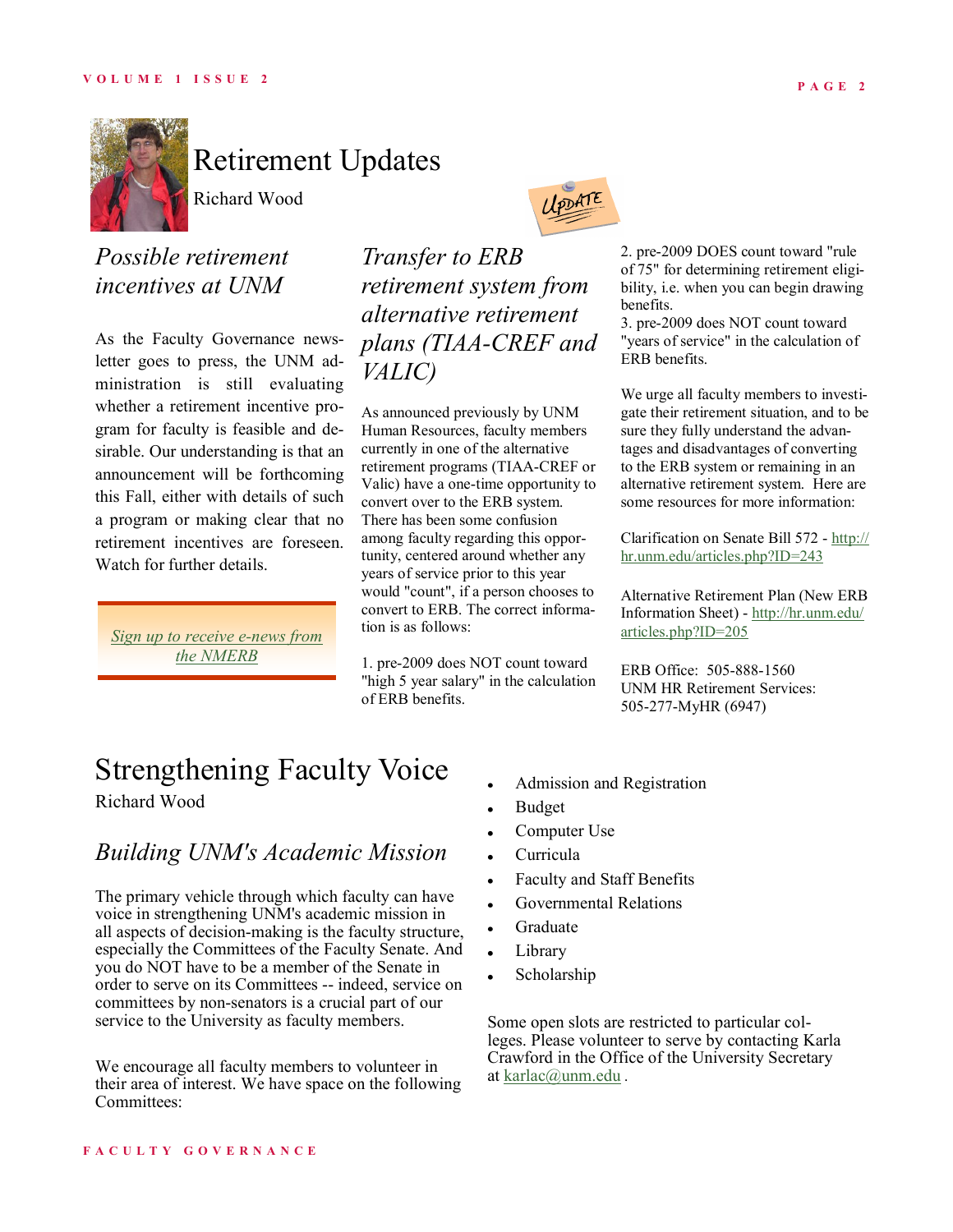

# *South Campus Dorms* Doug Fields

How many of you know that UNM is considering entering into a contract with the private developer American Campus Communities to build new dormitories on south campus? This is a part of a plan to develop South Campus farther (with the athletic facilities, the Student Services Center, etc.) and a way to alleviate the congestion on the main campus dorms in preparation for new dorms on main campus (also to be built and operated by ACC). I have attempted to get some more information about the plans, the Memorandum of Agreement and the timeline for input from the faculty and communities, but have so far not been able to find this information either on the web sites of the Real Estate Office

[\(http://frem.unm.edu/reo/\)](http://frem.unm.edu/reo/), the nonexistent website of Lobo Development, or on the site of the VP for Institutional Services [\(http://](http://frem.unm.edu/ISS/Index.shtml) [frem.unm.edu/ISS/Index.shtml\)](http://frem.unm.edu/ISS/Index.shtml).

Along with President Schmidly and the Provost, I would encourage faculty to fully participate in forums on the campus Master Plan.

Related links:



[Master Agreement for Student Housing](http://facgov.unm.edu/workingdocs/studenthousing/Master%20Agreement%20for%20UNM%20Housing.pdf) [Outline of UNM ACC Agreement](http://facgov.unm.edu/workingdocs/studenthousing/Outline%20of%20UNM%20ACC%20Master%20Agreement.pdf)

## *Athletics and the Core Mission*

The subject of how and why athletics should be related to the core mission of a research extensive university is one that is sure to get a good debate going at any university. What should be beyond debate is the transparency of that relationship—how do resources flow to and from athletics, who makes those decisions, and the processes for shared governance oversight and input.

For these purposes at UNM, we have our Athletic Council, a committee of the Faculty Senate. This year, Alfred Mathewson is the chair, and I look forward to working with him to empower this important committee. For instance, perhaps this committee could be used to review affiliate advertising for appropriateness, with a hope to avoid embarrassments in the future, see:

#### [http://www.youtube.com/watch?](http://www.youtube.com/watch?v=myViY21EzPk) [v=myViY21EzPk](http://www.youtube.com/watch?v=myViY21EzPk)

[http://www.youtube.com/watch?](http://www.youtube.com/watch?v=6ZQy_5jWPQA&feature=related) [v=6ZQy\\_5jWPQA&feature=related](http://www.youtube.com/watch?v=6ZQy_5jWPQA&feature=related)



# Faculty Workload

Howard Snell

A review of policies [C100](http://www.unm.edu/~handbook/C100.html) and [C110](http://www.unm.edu/~handbook/C110.html) from the [UNM Faculty Handbook](http://www.unm.edu/~handbook/) was proposed and approved as part of the fiscal year 2010 UNM [President's](http://www.unm.edu/president/documents/workplan_FY09-10.pdf)  [Workplan](http://www.unm.edu/president/documents/workplan_FY09-10.pdf) at the 11 August 2009 Board of Regent's Meeting. Along with other published UNM policies and unpublished documents maintained by the Provost's Office, C100 and C110 outline expectations of how the professional efforts of UNM faculty may be distributed among teaching, research, and service. President Schmidly's proposal seeks review "...to ensure that these policies are appropriate to the current mission of the university and that they are applied fairly and consistently in all departments across campus." Faculty effort was also a central component in the review of various policies dealing with outside employment and extra compensation ([C130](http://www.unm.edu/~handbook/C130.html) and  $C140$ ) completed at the request of the Board of Regents in 2008. The last revisions to C100 (Academic Load) and C110 (Teaching Assignments) apparently occurred in 1977 when the University of New Mexico was a considerably different place thus the opportunity to bring policies dealing with aspects of faculty effort into line with UNM's desire to join the

Association of American Universities is timely. The Faculty Senate Operations Committee looks forward to proposing improvements in these policies and seeks your input. Please send your comments via email to snell@unm.edu with Faculty Workload in the subject line.

*A new section of the [Faculty](http://facgov.unm.edu/workingdocs/)  [Senate Website](http://facgov.unm.edu/workingdocs/) contains links to several documents relevant to these issues.*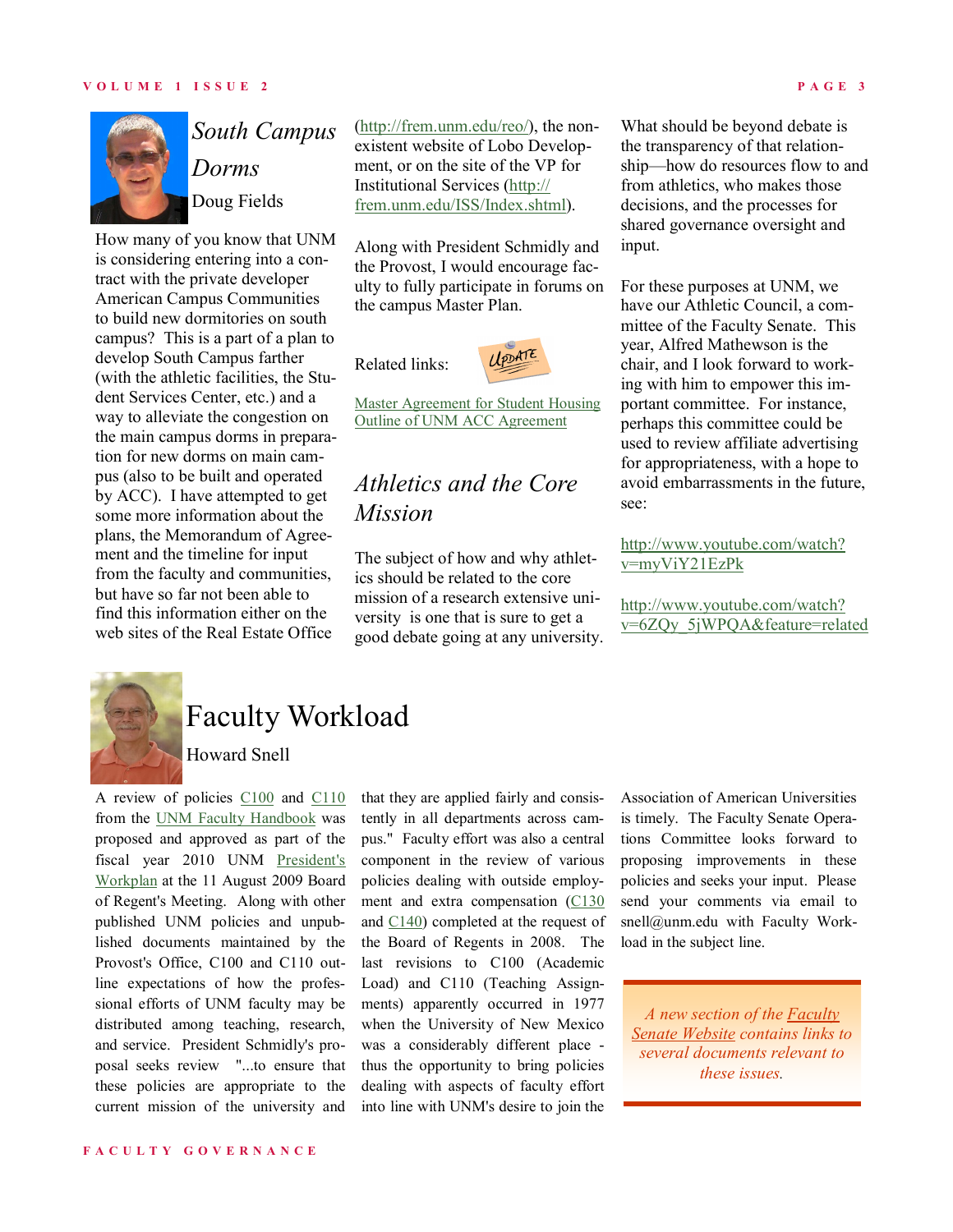

# Campus Planning and Community Engagement

Mary Lipscomb

There has been a grassroots effort to give the neighborhoods surrounding UNM a more substantial voice in determining UNM's Master Plan and in influencing individual development projects. Recently, GPSA passed a resolution asking that the Neighborhood associations be given a vote on the Faculty Senate Campus Planning and Development committee (CDAC), and asked that the Faculty Senate pass a similar resolution.

The OPS committee of the Faculty Senate considered the resolution as presented by the GPSA, and while we are supportive of there being a forum which gives the neighborhoods a vote on such issues, we are uncomfortable with CDAC loosing its primary focus of giving a faculty perspective on these issues. What we have proposed instead is the

*Master Plan Update Open House September 21st 10:00am-1:00pm SUB Atrium*

*The Planners will be available to answer questions and take your* 

following resolution, to be voted upon (or amended) at our next Faculty Senate meeting:

*WHEREAS the University of New Mexico is in the process of updating their [Master](http://frem.unm.edu/PCD/university-planning/master-planning/index.html)  [Plan](http://frem.unm.edu/PCD/university-planning/master-planning/index.html) which will guide the development of UNM and their lands over the next decades; and* 

*WHEREAS community engagement is essential for development, is one of four stated goals guiding UNM's plans for growth and expansion, and is a part of the core mission of the Faculty Senate Campus Development Advisory Committee (CDAC); and* 

*WHEREAS Faculty Senators are community members and are invested in successful collaborative relationships between our communities and the university; and* 

*WHEREAS an effective process for community participation in, and input on, campus planning and development can mitigate costly delays, legal challenges, and project cancellations that result from a lack of that participation; and* 

*WHEREAS in its 2009 accreditation report, The Higher Learning Commission*  *noted that community engagement is crucial to institutional integrity and that "Open and honest communication is critical not only within the university, but must also be extended from UNM to local community citizens to establish and maintain credibility and trust."* 

*THEREFORE, IT IS RESOLVED that the University of New Mexico establish a clearly defined, consistent, open, inclusive, and effective process for community participation in campus planning and development, and* 

*IT IS RESOLVED that in the interests of a more inclusive, democratic process that incorporates the needs and concerns of our shared communities, that the ideas and feedback of UNM's neighbors are not simply heard, but when reasonable and practical, are implemented, and* 

*IT IS RESOLVED that UNM form a UNM/ Albuquerque Development Board that would give voting rights to a broad spectrum of internal (faculty, staff, students, etc.) and external (neighborhood associations, etc.) constituents in order to form consensus on the UNM Master Plan and individual UNM developments.* 



## Administration Responds to HLC Report

Timothy Ross

This week, a series of three meetings were held with focus groups selected from the faculty and staff on campus for the purpose of designing a survey instrument to be used for Shared Governance and Communications on campus. As you know the recent academic accreditation of the University by the Higher Learning Commission (HLC) indicated that UNM should be doing a more credible job in developing, maintaining, and tracking issues and improvements in Shared Governance; the HLC requested UNM to develop an effective tool to measure improvements in Shared Governance. Hence, UNM has decided to conduct a survey to help in the development of this tool.

This week these three focus groups met with Brian Sanderoff of the firm Research and Polling, Inc. to provide him with inputs on appropriate questions to ask of Faculty and Staff on Shared Governance issues. The first survey is expected to be distributed to faculty and staff this fall, and another follow-up survey is planned for the following fall semester.

*You may view the entire HLC Report at [http://www.unm.edu/~accred/2009ReportOfAVisit](http://www.unm.edu/~accred/2009ReportOfAVisit.html)*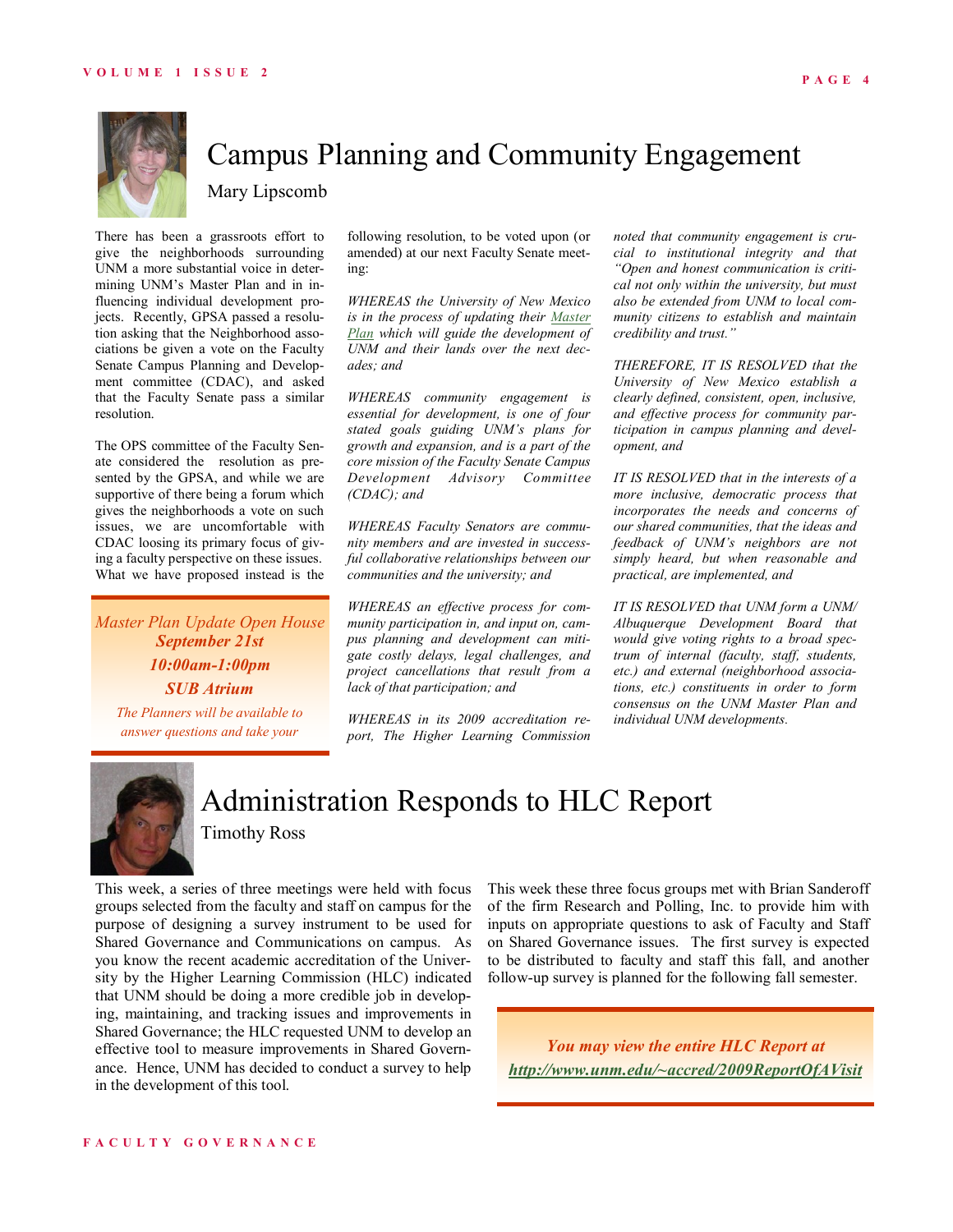## Audit Status

Douglas Fields

On Friday, September 18th, I made a presentation to Regent's Audit Committee on the Faculty requested audit. The Committee discussed each of the recommended scope items from the office of the State Auditor:

Item #1: Budget comparisons of "restricted" Instruction and General (I & G) funds expenditures/ revenues at the college or office level, broken down into the following categories: (a) instructional; (b) academic support; (c) student services; (d) institutional support; (e) physical plant (f) any other units receiving I & G for FY03, FY04, FY05, FY06, FY07, FY08 and FY09.

Item # 2: A detailed analysis of Facilities and Administration (F & A) revenues and allocations/ expenditures sufficient to explain the Office of the Vice President for Research (OVPR) debt and the reduction in the F  $\&$  A return to the units for FY03, FY04, FY05, FY06, FY07, FY08 and FY09. Include a comparison of budgeted amounts to actual expenditures/ revenues.

Item  $# 3$ : A detailed analysis of the amount of funds that were "harvested" (including the tax on growth in fund balances), and where the money was transferred for FY03, FY04, FY05, FY06, FY07, FY08 and FY09. This analysis should include details of revenues and transfers into and out of the Reserves (I&G contingency account or Undesignated Fund Balances.) Include a comparison of budgeted amounts to actual expenditures/revenues where applicable. Item # 4: A detailed analysis of how the current operations of the Rio Rancho campus are being funded including the impact on the I&G budgets for FY 10 and FY 11. In the course of the Regent's Audit Committee meeting, it was decided that:

Information from FY03 and FY04 were difficult to compile in a way which would be simple to compare with the other years because of the change from the old accounting system to Banner. The committee decided to drop these years and to make it a five year study (from FY04).

Item #2 was already accomplished in the 2007 audit of the OVPR's office. The Faculty Senate President and an audit specialist from the faculty will be given access to the working documents of the audit to verify that the audit was not significantly redacted from its original. The term "restricted" will be removed from Item #1, and the sentence "Include a comparison of budgeted amounts to actual expenditures/revenues." will be added to the end of Item #1. The Faculty Senate President will be given access to any discussions or working papers of the auditing firm, subject to NM state law and standards of auditing practices.